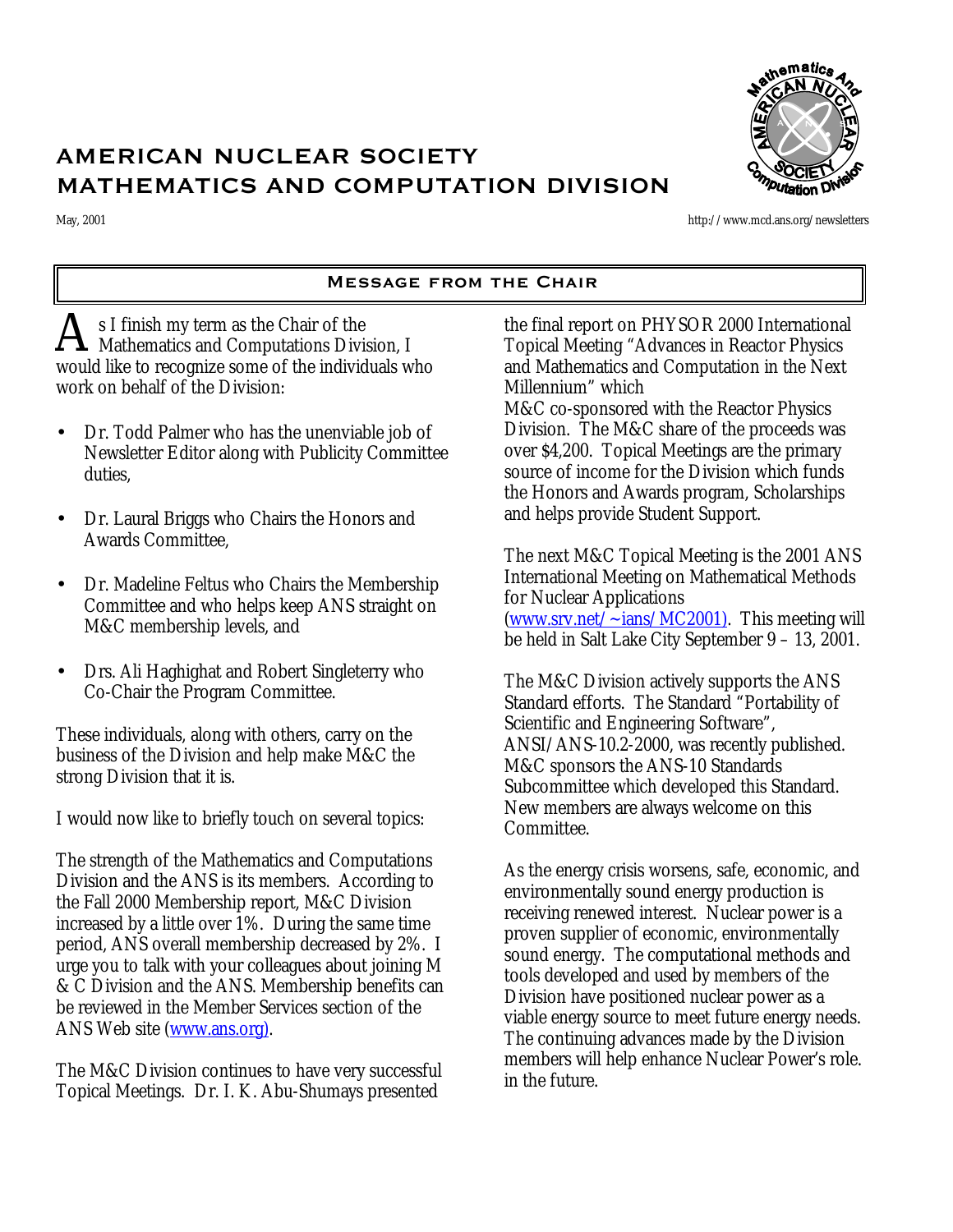# Executive Committee Report

# **WASHINGTON, DC, NOVEMBER, 2000**

*Treasurer's Report: (Tunc Aldemir)* The Division has \$11,004 in the treasury.

# *Report on Physor 2000: (I.K. Abu-Shumays, Bettis, Technical Program Chair)*

The Physor 2000 Meeting, which took place in Pittsburgh, PA on May 7-12, 2000, hosted by the ANS Pittsburgh Session was a success. The meeting was co-sponsored by the M&C Division. The net result of the sponsorship was a payment to M&C Division of \$ 4235.05.

#### *Honors and Awards: (Laurel Briggs)*

Two awards of note were discussed: 1) Pomraning Award - This is a new award and is in the process of being established. M&C is being asked to fund part of the award. The breakdown is as follows: \$15,000 from SAIC, \$5000 from M&C [\$20,000 total award]; 2) Distinguished Service Awards: The Distinguished Service Award to be presented at the M&C 2001 Topical Meeting in Salt Lake City has only one nomination thus far. Nominations for deserving members are requested. Finally, there was a request for more people to serve on the Honors and Awards Committee. The committee needs 3-5 members. See Laurel Briggs for more information.

#### *New Working Group on Space Science: (Robert Singleterry)*

Robert Singleterry gave a presentation on a new working group, Aerospace Nuclear Science and Technology Technical Group. The goal of this group is to promote the advancement of knowledge within ANS to the aerospace community. The applications in this group that are of interest to members in M&C are primarily the creation of models and solution methods utilized in various aspects of spacecraft operation and design. Thus far ESD and FUSION divisions have given their support. A copy of their petition has been put into the meeting record. A motion to support the formation of the Aerospace Nuclear Science and Technology Technical Group was passed.

#### *Report on 2001 ANS Student Conference: (Don Todd, Texas A&M*)

Don Todd, representing the 2001 ANS Student Conference scheduled for March 2001, asked for M&C support. Because this is the only student conference of the year, up to \$30,000 is required for student travel. This sum amounts to \$200 per student. They also need sponsors for student awards. A motion was put forth to give \$1,000 to the ANS 2001 Student Conference. In the end, the Executive Committee decided to pass the motion granting \$ 1,000 to the Student Conference.

#### *Report on M&C 2001 Topical Meeting: (Jeff Borkowski)*

A report on preparations for the 2001 M&C Division Topical Meeting in Salt Lake City, Utah was given by Jeff Borkowski. For specific details about his report see the minutes of the M&C Program Committee Meeting. Highlights of his report include: 1) a Call For Papers is scheduled for March 1, 2001, 2) reviewers are needed (http://www.srv.net/ians/mcd2001), 3) MS Word templates are available and submissions will be accepted in PDF format

#### *Publicity Report: (Todd Palmer*)

Todd unveiled the design of the M&C website. Approval to launch the site was given at the meeting. Todd asked for submissions of graphics outputs from calculations in order to make a rotating GIF gallery. A similar request was made for content suggestions. Finally, two M&C newsletters per year will become standard starting in 2001.

*Standard's Report: (Andy Smetana*) Andy gave a brief report on the ANS-10 Standard Subcommittee activities. His written report has been entered into the M&C Executive Committee record. The principle question Andy posed to the committee was, "Do standards provide benefit to membership?" There was no resolution to this question other than for Andy to continue his efforts with the Standards Subcommittee.

#### *Program Committee Report: (Ali Haghighat*)

The report from the Program Committee focused on the 2001 Annual Meeting Technical Program (Wisconsin) and the 2003 M&C Division Topical Meeting site. The site chosen for the 2003 M&C Topical Meeting is Gatlinburg, TN. The tentative dates are April 7-10, 2003. The meeting will be hosted by the ANS/Knoxville-Oak Ridge Sections. The Program Committee agreed to give Paris strong consideration for the 2005 meeting. For details about these discussions see the Program Committee minutes.

*Membership Report: (Madeline Feltus)* Madeline made a plea to members to send in their 2001 dues as soon as possible, as this makes accounting easier. M&C currently has approximately 875-930 members.

#### *New Business*:

ANS headquarters wants a list of experts in various nuclear technology fields. Additionally, headquarters wants a liaison to the national Public Policy Committee to aid in work on ANS public policy statements. The M&C Executive Committee agreed to try to send someone. Finally, proposals for changing the ANS mission statement were discussed.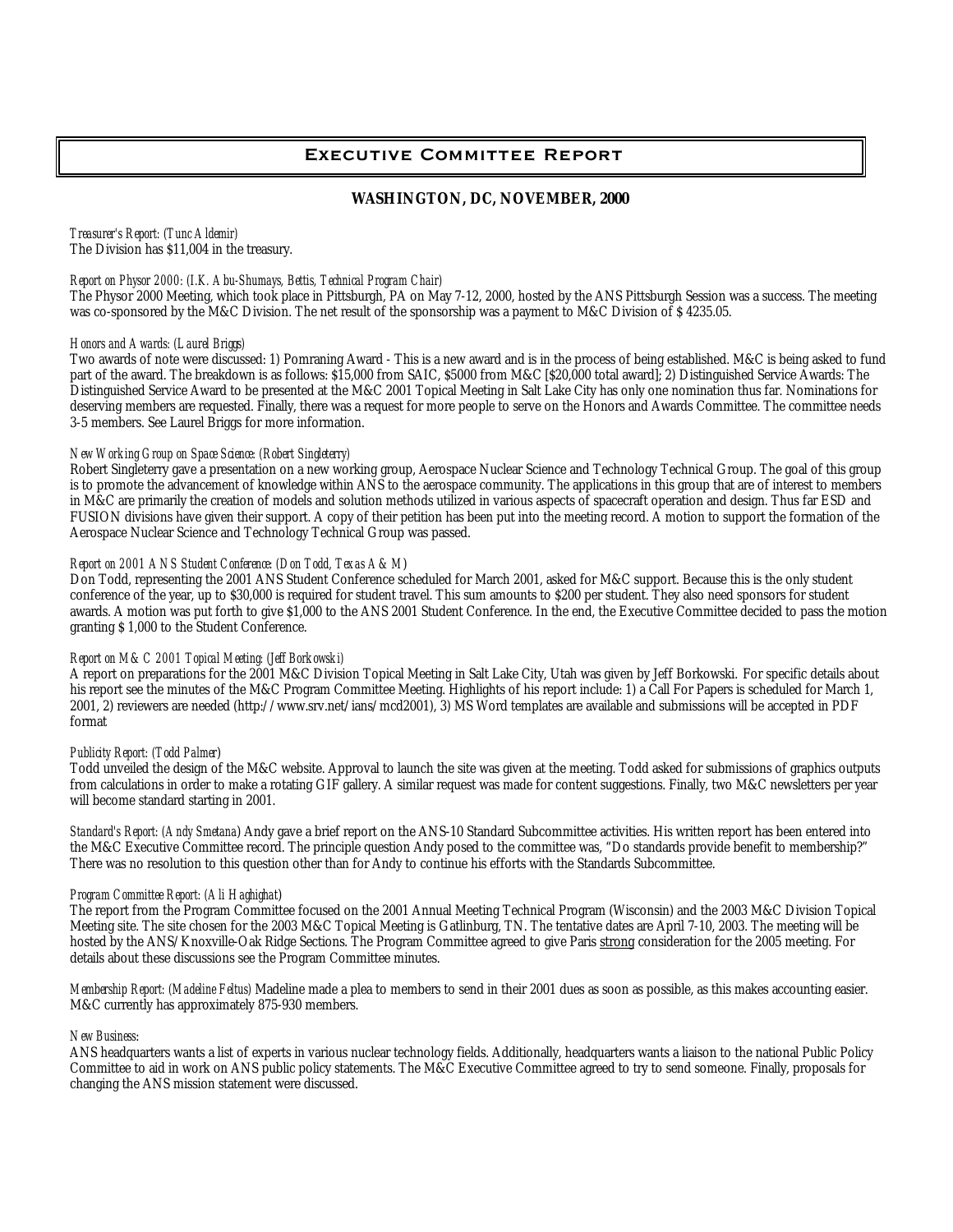# Upcoming Meetings

*2001 ANS Annual Summer Meeting Milwaukee, June 17-21, 2000*

For more information, see http://www.ans.org/meetings/pdfs/2001/am2001.pdf

*17th International Conference on Transport Theory Imperial College, London, July 8-14, 2001*

For more information, see http://junior.th.ic.ac.uk/

*ANS International Meeting on Mathematical Methods for Nuclear Applications Little America Hotel Salt Lake City, Utah, September 9-13, 2001*

For more information, see http://www.srv.net/~ians/MC2001/

*PHYSOR-2002*

*ANS International Topical Meeting on Advances in Reactor Physics and Mathematics and Computation into the Next Millennium Sheraton Walker Hill Hotel, Seoul, Korea, October 7-10, 2002*

Cosponsored with the Reactor Physics Division. For more information see http://physor2002.kaist.ac.kr

[More up-to-date information about relevant conferences can be found at http://www-rsicc.ornl.gov/Newsletters/]

# Special Sessions in Honor of Allan F. Henry

Two special sessions are being organized for the Winter 2001 ANS meeting in Reno to honor the memory of Allan F. Henry, the preeminent American reactor physicist of the 20th century. The sessions are being sponsored jointly by the Reactor Physics Division and the Mathematics and Computation Division.

All of Professor Henry's former students, colleagues, and friends are encouraged to attend these sessions. It is anticipated that these sessions will provide a great opportunity for reactor physicists from around the world to gather together. This promises to be an occasion not only for honoring the memory of Dr. Henry, but for rekindling old friendships among reactor physicists of all generations.

The first session, "Advanced Nodal Methods: The Legacy of Allan F. Henry," is devoted to advanced nodal methods, a field in which he and his students have played a major role. This session will be limited to invited papers. A second session, "Reactor Physics, Mathematics and Computations: The Legacy of Allan F. Henry," is devoted to other areas in which Al was a major contributor. This session will include both invited and contributed papers. Both sessions will begin with an opening memorial by a close colleague, and a paper reviewing Al's contributions to that field.

Studsvik Scandpower, Inc. will be hosting a cocktail gathering in hopes of further providing the opportunity and atmosphere to share and enjoy everyone's stories and memories of Dr. Henry.

Both invited and contributed summaries must be submitted electronically by June 26, 2001. Detailed instructions for submission are available at www.ans.org/meetings. Prospective authors who wish to submit invited papers are asked to contact the session organizers, Kord Smith (kord@soa.com), I. K. Abu-Shumays (ika01@email.msn.com), or Russ Mosteller (mosteller@lanl.gov) to receive an invitation.

# M&C Roundtable at ANS Summer Meeting

The MCD Roundtable on Current Issues in Computational Methods will be held in Milwaukee during the second half of the Wednesday morning session. Marvin Adams has agreed to talk about his recent NSE paper on discontinuous finite element transport methods. This work is an outstanding example of how important it is to perform analysis of new methods BEFORE implementing them in computer codes, and should provide the basis for some lively discussions.